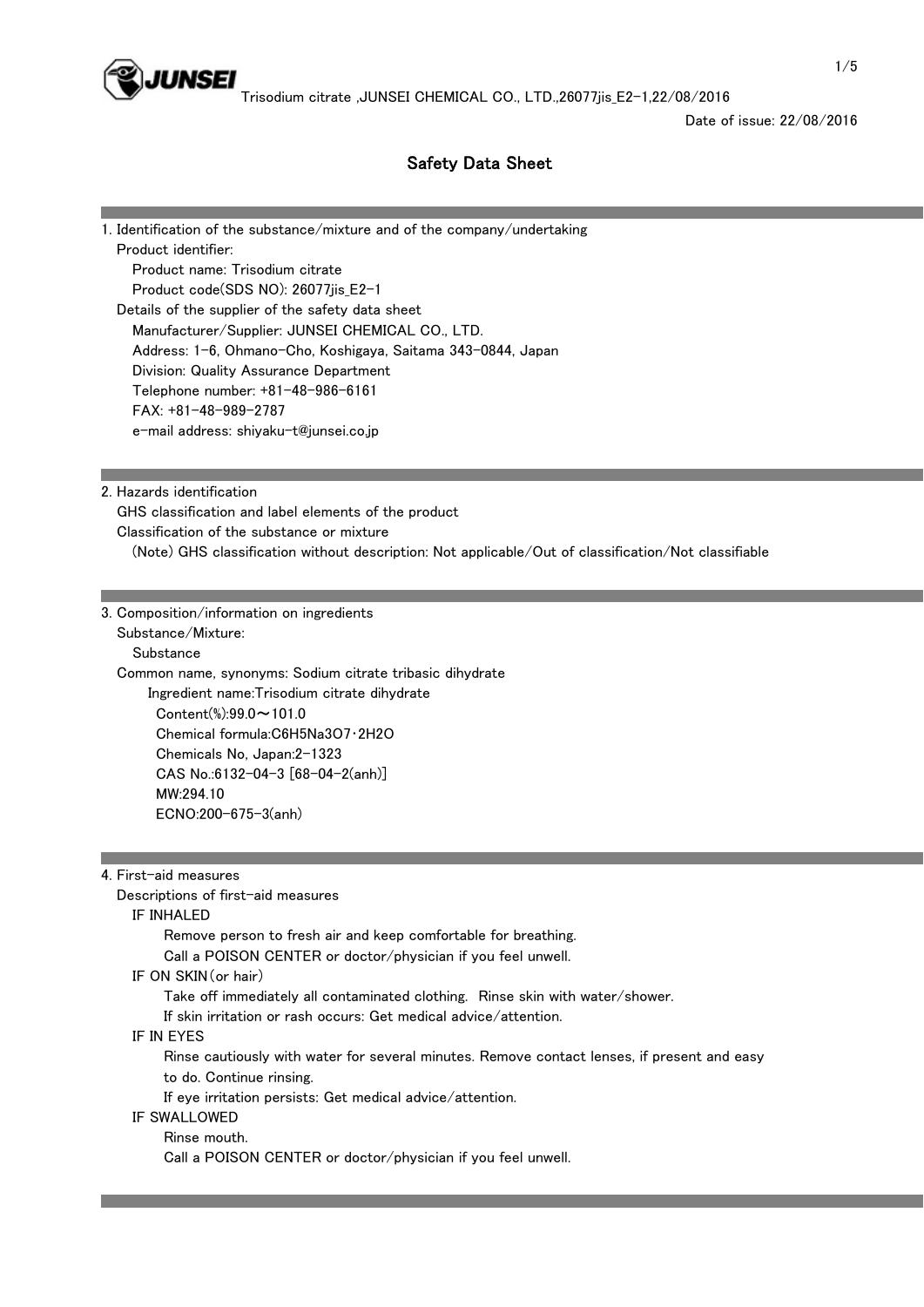

#### 5. Fire-fighting measures

Extinguishing media

Suitable extinguishing media

In case of fire, use water mist, foam, dry powder, CO2.

Specific hazards arising from the substance or mixture

Containers may explode when heated.

Fire may produce irritating, corrosive and/or toxic gases.

Advice for firefighters

Specific fire-fighting measures

Evacuate non-essential personnel to safe area.

Special protective equipment and precautions for fire-fighters

Wear fire/flame resistant/retardant clothing.

Wear protective gloves/protective clothing/eye protection/face protection.

Firefighters should wear self-contained breathing apparatus with full face peace operated

positive pressure mode.

### 6. Accidental release measures

 Personnel precautions, protective equipment and emergency procedures Ventilate area after material pick up is complete. Wear proper protective equipment.

Environmental precautions

Avoid release to the rivers, lakes, ocean, groundwater.

Methods and materials for containment and cleaning up

Sweep up, place in a bag and hold for waste disposal.

Preventive measures for secondary accident

Collect spillage.

## 7. Handling and storage

 Precautions for safe handling Preventive measures (Protective measures against fire & explosion) Keep away from heat/sparks/open flames/hot surfaces. - No smoking. Exhaust/ventilator Exhaust/ventilator should be available. Safety treatments Avoid contact with skin. Avoid contact with eyes. Avoid breathing dust, vapor, mist, or gas. Safety Measures/Incompatibility Wear protective gloves, protective clothing or face protection. Use personal protective equipment as required. When using do not eat, drink or smoke. Conditions for safe storage, including any incompatibilities Recommendation for storage Store in a well-ventilated place. Keep container tightly closed. Keep cool. Protect from sunlight.

8. Exposure controls/personal protection Control parameters

No control value data available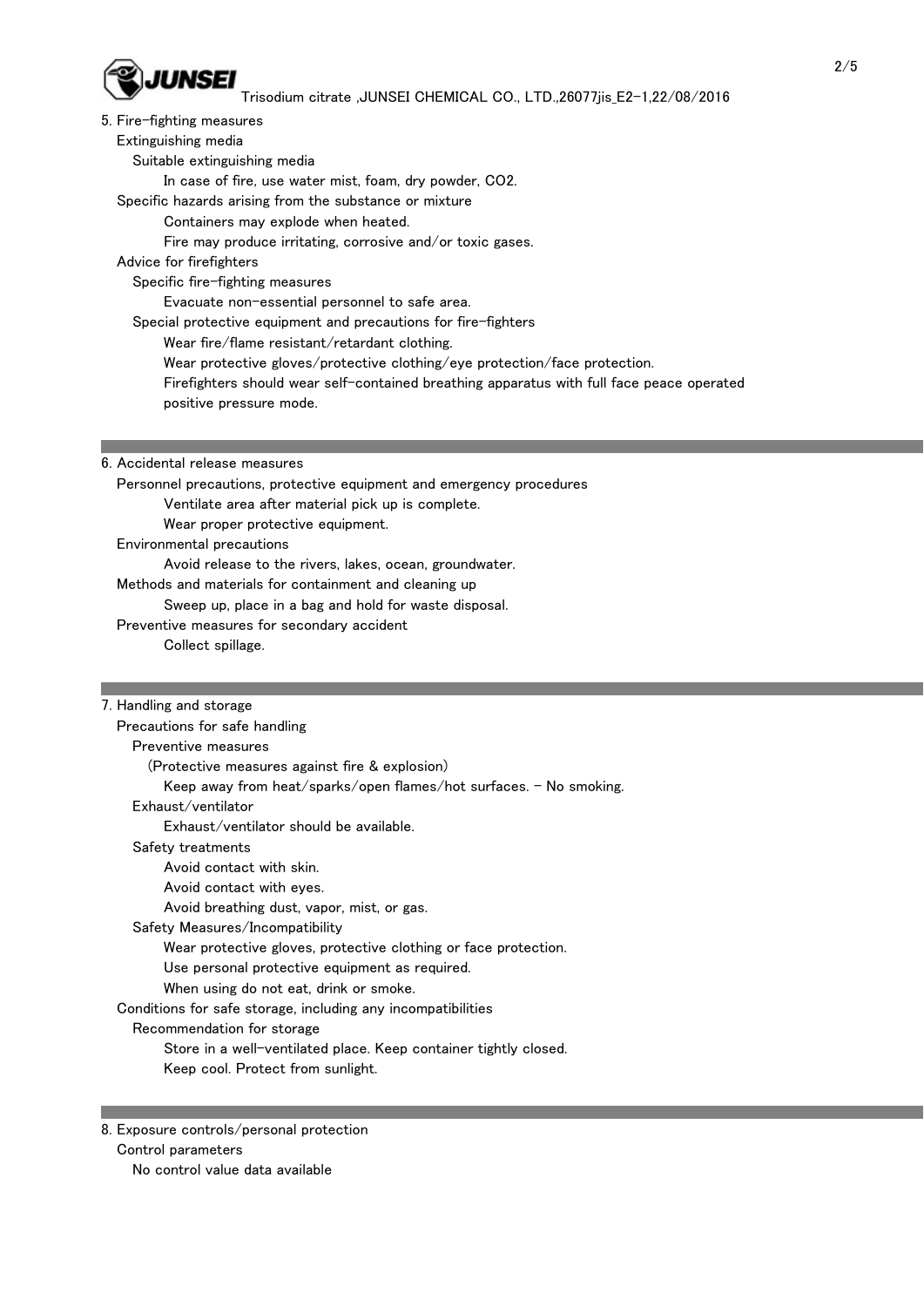

 Adopted value No Adopted value data available Exposure controls Appropriate engineering controls Do not use in areas without adequate ventilation. Eye wash station should be available. Washing facilities should be available. Individual protection measures Respiratory protection Wear respiratory protection. Hand protection Wear protective gloves. Eye protection Wear eye/face protection.

9. Physical and Chemical Properties Information on basic physical and chemical properties Physical properties Appearance: Crystals or powder Color: Colorless or white Odor: None pH: 7.6~9.0 (1.0g , water20ml) Phase change temperature Initial Boiling Point/Boiling point data N.A. Melting point/Freezing point: 150℃ Decomposition temperature: 150℃ Flash point data N.A. Auto-ignition temperature data N.A. Explosive properties data N.A. Vapor pressure data N.A. Vapor density data N.A. Specific gravity/Density data N.A. **Solubility**  Solubility in water: 720g/liter(25℃) Solubility in solvent: Practically insoluble in ethanol. n-Octanol /water partition coefficient data N.A.

# 10. Stability and Reactivity Chemical stability Stable under normal storage/handling conditions. Thermal decomposition temperature: 150℃ Possibility of hazardous reactions The solution in water is a weak base. Conditions to avoid Contact with incompatible materials. Open flames. Heat. Incompatible materials Strong acids Hazardous decomposition products Carbon oxides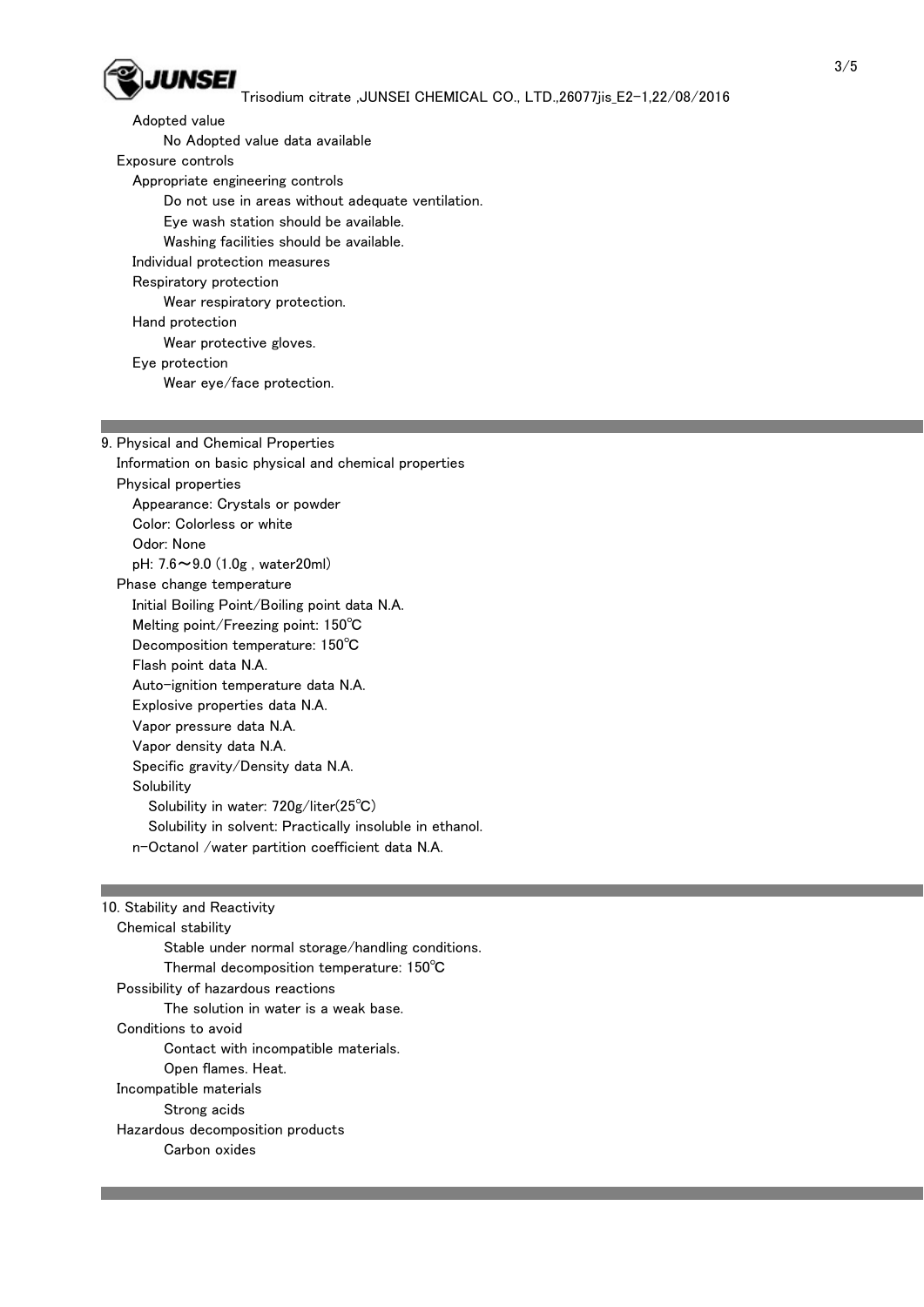

- 11. Toxicological Information
	- Information on toxicological effects
	- No Acute toxicity data available
	- No Irritant properties data available
	- No Allergenic and sensitizing effects data available
	- No Mutagenic effects data available
	- No Carcinogenic effects data available
	- No Teratogenic effects data available
	- No reproductive toxicity data available
	- No STOT-single/repeated exposure data available
	- No Aspiration hazard data available

### 12. Ecological Information

**Toxicity** 

No Aquatic toxicity data available

No Persistence and degradability data available

No Bioaccumulative potential data available

### 13. Disposal considerations

Waste treatment methods

Dispose of contents/container in accordance with local/national regulation.

# 14. Transport Information UN No, UN CLASS

Not applicable to UN NO.

## 15. Regulatory Information

 Safety, health and environmental regulations/legislation specific for the substance or mixture US major regulations

**TSCA** 

Trisodium citrate

Other regulatory information

 We are not able to check up the regulatory information in regard to the substances in your country or region, therefore, we request this matter would be filled by your responsibility. Regulatory information with regard to this substance in your country or in your region should be examined by your own responsibility.

 Ensure this material in compliance with federal requirements and ensure conformity to local regulations.

## 16. Other information

Reference Book

 Globally Harmonized System of classification and labelling of chemicals, (5th ed., 2013), UN Recommendations on the TRANSPORT OF DANGEROUS GOODS 18th edit., 2013 UN Classification, labelling and packaging of substances and mixtures (table3-1 ECNO6182012) 2012 EMERGENCY RESPONSE GUIDEBOOK(US DOT)

2016 TLVs and BEIs. (ACGIH)

http://monographs.iarc.fr/ENG/Classification/index.php

Supplier's data/information

Chemical Risk Information Platform (CHRIP)(NITE) http://www.safe.nite.go.jp/japan/db.html